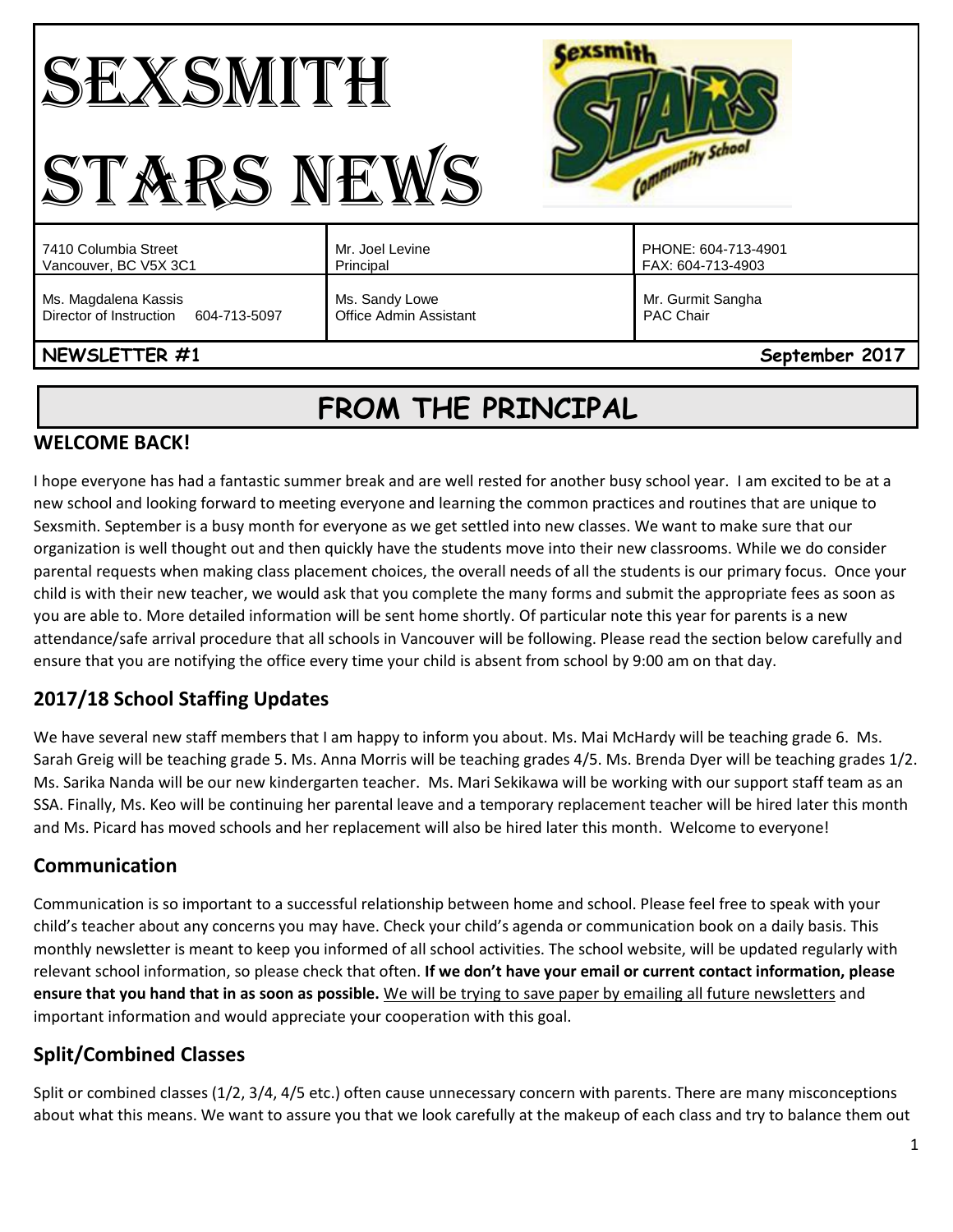so that your child is in the best possible learning environment. It is important to remember that, **particularly in the elementary grades**, all children are learning skills along a continuum and being in a straight grade or a split class has little impact on the development of those skills or the educational experience that we offer. The content (topics i.e. animal habitats) at each grade level can be covered in many different formats, so children do not lose out if they are in a split grade. In many cases learning alongside younger or older students has other benefits that a straight grade doesn't offer. Please see the PDF below for further information. It can be printed or we have copies at the school for you to have. [Combined classes](http://go.vsb.bc.ca/schools/sxs/Publications/Combined%20Classes%202010.pdf)

#### **New Safe Arrival Procedures for 2017-18**

#### **Reporting Student Absences:**

Student safety is of paramount importance at the Vancouver School District. Ensuring student safety is a shared responsibility. In order to assist schools, we ask parents to notify schools of student absences. **If your child will be absent from school, please phone the school to report this absence as early as possible. Parents should leave a message on the answering service by calling 604-713-5159 extension #80.** Messages can be received before the office is open. School offices are busy places: consistently notifying the school in advance of your child's absence will significantly improve the efficiency and effectiveness of the Safe Arrival Morning Routine.

To Report Your Childs Absence – Please call **604-713-5159 extension #80** prior to 9 am on the first day of the absence

#### **Student Sign out Procedure:**

**When you pick up your child during the school day, please ensure that you sign them out at the school office.** If you do not sign out your child, they will be unaccounted for, and the school will identify your child as a 'missing' student and will commence a search of school grounds. **If the school staff do not locate the child, and are unable to reach a parent promptly, the school will call the Vancouver Police Department**. Therefore, clear communication is essential for ensuring the safety of your child and to prevent unnecessary searches.

Thank you for helping us keep your children safe!

#### **PAC News**

On behalf of the Parent Advisory Committee, we want to welcome all the returning and new students and parents. The first PAC meeting will be on Thursday September 14 at 6:30pm. All parents are welcome to attend. If you would like to contact PAC or volunteer to help out with a program please emai[l sexsmithvolunteers@gmail.com](mailto:sexsmithvolunteers@gmail.com) .

#### **Code of Conduct**

The school code of conduct is an essential component in having students develop and maintain positive relationships. It guides everyone in our positive interactions and helps students deal with conflicts and difficult situations. The beginning of the school year is a great opportunity to take a moment to review the Sexsmith Code of Conduct with your child and ensure they understand the different aspects of the document. A link to the Sexsmith Code of Conduct is [here](http://go.vsb.bc.ca/schools/sxs/About/Documents/Code%20of%20Conduct.pdf) or a paper version is available in the office.